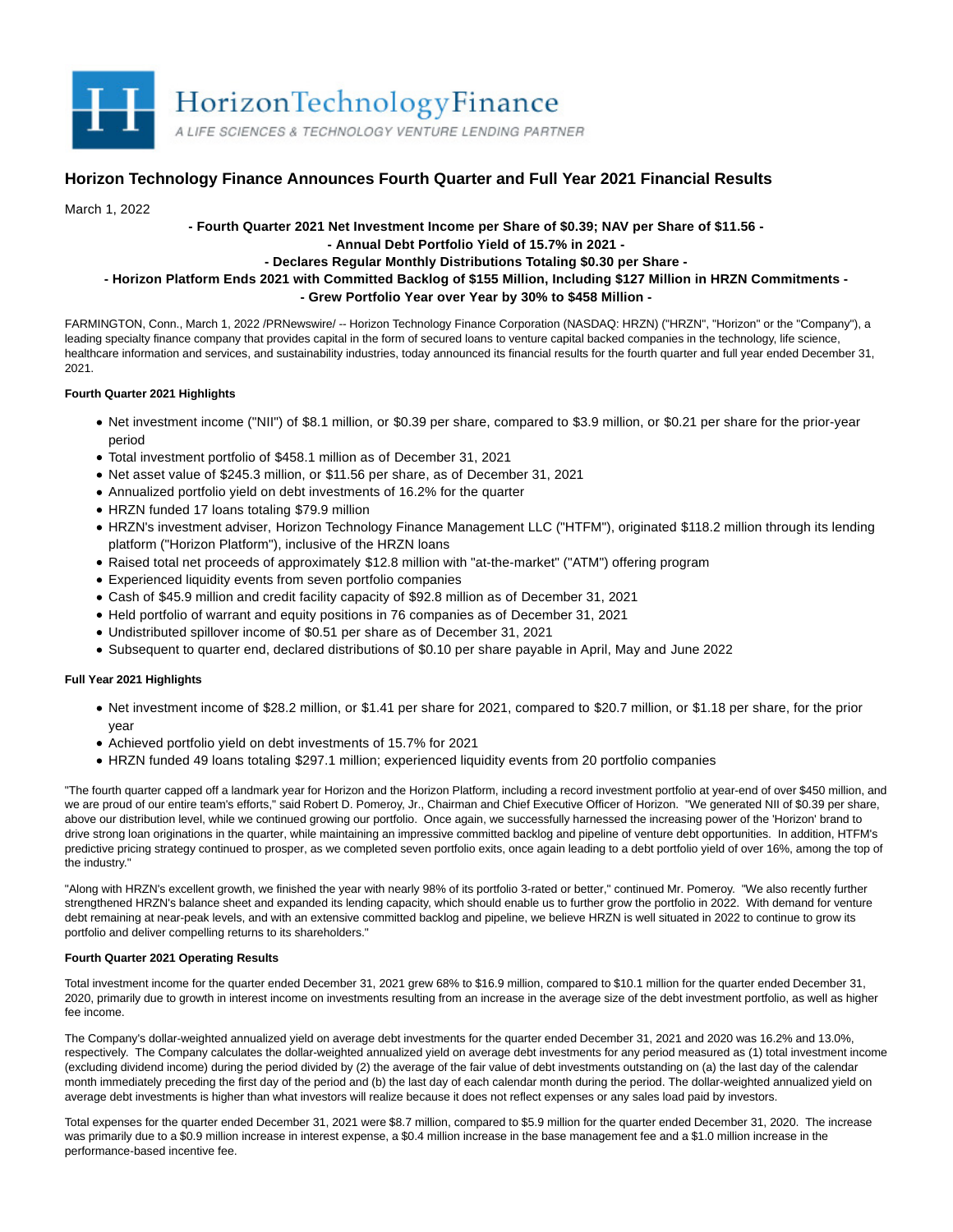Net investment income for the quarter ended December 31, 2021 was \$8.1 million, or \$0.39 per share, compared to \$3.9 million, or \$0.21 per share, for the quarter ended December 31, 2020.

For the quarter ended December 31, 2021, net realized loss on investments was \$0.9 million, or \$0.04 per share, compared to net realized loss on investments of \$18.6 million, or \$0.99 per share, for the quarter ended December 31, 2020.

For the quarter ended December 31, 2021, net unrealized depreciation on investments was \$4.9 million, or \$0.24 per share, compared to net unrealized appreciation on investments of \$17.1 million, or \$0.91 per share, for the prior-year period.

#### **Full Year 2021 Operating Results**

Total investment income for the year ended December 31, 2021 was \$60.0 million, an increase of 30% compared to \$46.0 million for the year ended December 31, 2020.

Horizon's dollar-weighted annualized yield on average debt investments for the year ended December 31, 2021 and 2020 was 15.7% and 14.6%, respectively.

For the full year ended December 31, 2021, net investment income was \$28.2 million, or \$1.41 per share, compared to net investment income of \$20.7 million, or \$1.18 per share, in the prior year.

For the full year ended December 31, 2021, net realized loss on investments was \$3.2 million, or \$0.16 per share, compared to net realized loss on investments of \$14.7 million, or \$0.84 per share, for the full year ended December 31, 2020.

For the full year ended December 31, 2021, net unrealized appreciation on investments was \$3.2 million, or \$0.16 per share, compared to net unrealized appreciation on investments of \$0.3 million, or \$0.02 per share, for the full year ended December 31, 2020.

#### **Portfolio Summary and Investment Activity**

As of December 31, 2021, the Company's debt portfolio consisted of 45 secured loans with an aggregate fair value of \$437.3 million. In addition, the Company's total warrant, equity and other investments in 78 portfolio companies had an aggregate fair value of \$20.8 million. Total portfolio investment activity for the three months and full year ended December 31, 2021 and 2020 was as follows:

| (\$ in thousands)                                         |    | For the Three Months Ended<br>December 31, |    | For the Full Year Ended<br>December 31, |    |            |    |            |  |
|-----------------------------------------------------------|----|--------------------------------------------|----|-----------------------------------------|----|------------|----|------------|--|
|                                                           |    | 2021                                       |    | 2020                                    |    | 2021       |    | 2020       |  |
| Beginning portfolio                                       | \$ | 452,346                                    | \$ | 311,750                                 | \$ | 352,545    | \$ | 319,551    |  |
| New debt investments                                      |    | 88,693                                     |    | 76,913                                  |    | 344,445    |    | 198,561    |  |
| Principal payments received on investments                |    | (2, 171)                                   |    | (4, 485)                                |    | (13, 474)  |    | (24, 829)  |  |
| Early pay-offs                                            |    | (66, 579)                                  |    | (30, 644)                               |    | (174, 536) |    | (121, 429) |  |
| Accretion of debt investment fees                         |    | 1,370                                      |    | 815                                     |    | 4,556      |    | 3,895      |  |
| New debt investment fees                                  |    | (930)                                      |    | (938)                                   |    | (3,261)    |    | (2, 353)   |  |
| Warrants received in settlement of fee income             |    |                                            |    |                                         |    |            |    | 978        |  |
| Proceeds from sale of investments                         |    | (9, 169)                                   |    | (134)                                   |    | (52, 954)  |    | (8, 335)   |  |
| Dividend income from controlled affiliate investment      |    |                                            |    |                                         |    |            |    | 118        |  |
| Net realized loss on investments                          |    | (568)                                      |    | (17, 672)                               |    | (2, 451)   |    | (13, 727)  |  |
| Net unrealized (depreciation) appreciation on investments |    | (4, 917)                                   |    | 17,139                                  |    | 3,205      |    | 313        |  |
| Other                                                     |    |                                            |    |                                         |    |            |    |            |  |
|                                                           |    |                                            |    | (199)                                   |    |            |    | (198)      |  |
| Ending portfolio                                          |    | 458,075                                    | S  | 352,545                                 | æ. | 458,075    | \$ | 352,545    |  |

## **Portfolio Asset Quality**

The following table shows the classification of Horizon's loan portfolio at fair value by internal credit rating as of December 31, 2021, September 30, 2021 and December 31, 2020:

| $$$ in                  |                                 |  |                                                    |                                      |                          |                                                    |                                             |                          |  |                                             |                                      |
|-------------------------|---------------------------------|--|----------------------------------------------------|--------------------------------------|--------------------------|----------------------------------------------------|---------------------------------------------|--------------------------|--|---------------------------------------------|--------------------------------------|
| thousands)              | December 31, 2021               |  |                                                    |                                      | September 30, 2021       |                                                    | December 31, 2020                           |                          |  |                                             |                                      |
|                         | Number of<br><b>Investments</b> |  | <b>Debt</b><br><b>Investments</b><br>at Fair Value | Percentage<br>of Debt<br>Investments | Number of<br>Investments | <b>Debt</b><br><b>Investments</b><br>at Fair Value | Percentage<br>of Debt<br><b>Investments</b> | Number of<br>Investments |  | <b>Debt</b><br>Investments<br>at Fair Value | Percentage<br>of Debt<br>Investments |
| <b>Credit</b><br>Rating |                                 |  |                                                    |                                      |                          |                                                    |                                             |                          |  |                                             |                                      |
| 4                       | 9                               |  | 104.863                                            | 24.0%                                | 5                        | 56.337                                             | 13.1%                                       | 6                        |  | 77.950                                      | 23.4%                                |
| 3                       | 34                              |  | 322.084                                            | 73.6%                                | 35                       | 359.658                                            | 83.7%                                       | 24                       |  | 240.933                                     | 72.2%                                |
| $\overline{2}$          |                                 |  | 3.470                                              | 0.8%                                 |                          | 11.141                                             | 2.6%                                        | 3                        |  | 12.875                                      | 3.9%                                 |
|                         |                                 |  | 6.900                                              | 1.6%                                 |                          | 2,800                                              | 0.6%                                        |                          |  | 1.737                                       | 0.5%                                 |
| Total                   | 45                              |  | 437,317                                            | 100.0%                               | 43                       | 429,936                                            | 100.0%                                      | 34                       |  | 333,495                                     | 100.0%                               |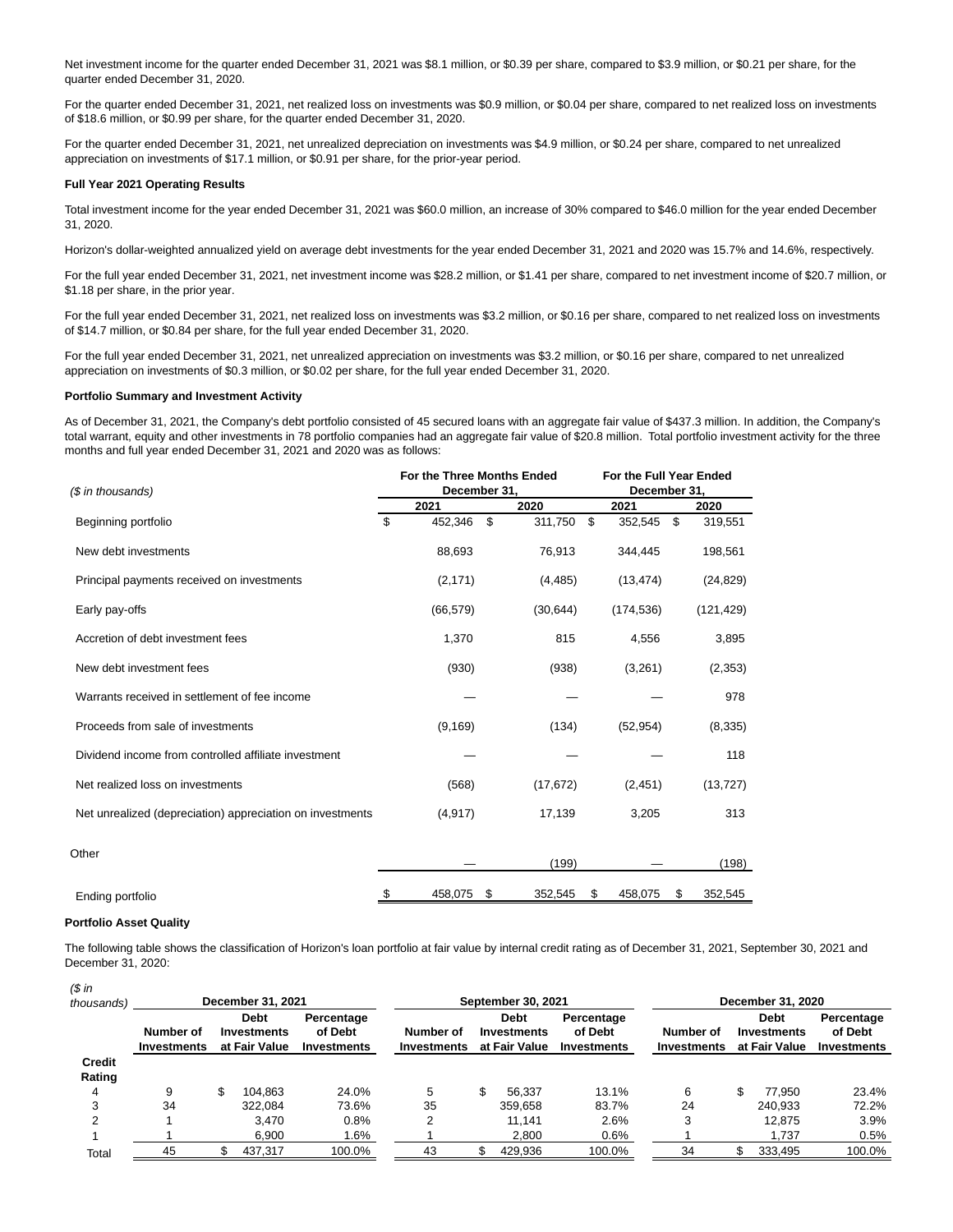As of December 31, 2021, Horizon's loan portfolio had a weighted average credit rating of 3.2, compared to 3.1 as of September 30, 2021 and 3.2 as of December 31, 2020, respectively, with 4 being the highest credit quality rating and 3 being the rating for a standard level of risk. A rating of 2 represents an increased level of risk and, while no loss is currently anticipated for a 2-rated loan, there is potential for future loss of principal. A rating of 1 represents deteriorating credit quality and high degree of risk of loss of principal.

As of December 31, 2021, there was one debt investment with an internal credit rating of 1, with a cost of \$11.5 million and a fair value of \$6.9 million. As of September 30, 2021, there was one debt investment with an internal credit rating of 1, with a cost of \$3.0 million and a fair value of \$2.8 million. As of December 31, 2020, there was one debt investment with an internal credit rating of 1, with a cost of \$6.8 million and a fair value of \$1.7 million.

### **Liquidity and Capital Resources**

As of December 31, 2021, the Company had \$71.4 million in available liquidity, consisting of \$45.9 million in cash and money market funds, and \$25.5 million in funds available under existing credit facility commitments.

As of December 31, 2021, there was \$53.5 million in outstanding principal balance under our \$125.0 million revolving credit facility ("Key Facility"). The Key Facility allows for an increase in the total loan commitment up to an aggregate commitment of \$150.0 million. There can be no assurance that any additional lenders will make any commitments under the Key Facility.

Additionally, as of December 31, 2021, there was \$78.8 million in outstanding principal balance under our \$100 million senior secured debt facility with a large U.S.-based insurance company at an interest rate of 4.62%. Subsequent to year-end 2021, the Company amended its senior secured debt facility, increasing the commitment by \$100 million to enable its wholly-owned subsidiary to issue up to \$200 million of secured notes. The amendment to the facility extends the investment period to June 2023 and the maturity date to June 2028. In addition, the amendment, among other things, reduces the applicable margin used to calculate the credit facility's interest rate on the Company's borrowings above \$100 million. Such borrowings will be priced at the three-year USD mid-market swap rate plus 3.00%. The facility is collateralized by certain of the Company's assets.

Horizon Funding Trust 2019-1, a wholly-owned subsidiary of HRZN, previously issued \$100.0 million of Asset-Backed Notes (the "Notes") rated A+(sf) by Morningstar Credit Ratings, LLC. The Notes bear interest at a fixed interest rate of 4.21% per annum and have a stated maturity date of September 15, 2027. The reinvestment period of the Notes ended July 15, 2021 and the maturity is September 15, 2027. As of December 31, 2021, the Notes had an outstanding principal balance of \$70.5 million.

During the three months ended December 31, 2021, the Company sold 784,718 shares of common stock under its ATM offering program with Goldman Sachs & Co. LLC and B. Riley FBR, Inc. For the same period, the Company received total accumulated net proceeds of approximately \$12.8 million, including \$0.3 million of offering expenses, from these sales.

As of December 31, 2021, the Company's debt to equity leverage ratio was 106%, within the Company's 80-120% targeted leverage range. The asset coverage ratio for borrowed amounts was 194%.

## **Liquidity Events**

During the quarter ended December 31, 2021, Horizon experienced liquidity events from seven portfolio companies. Liquidity events for Horizon may consist of the sale of warrants or equity in portfolio companies, loan prepayments, sale of owned assets or receipt of success fees.

In October, Getaround, Inc. prepaid its outstanding principal balance of \$25.0 million on its venture loan, plus interest, end-of-term payment and prepayment fee. HRZN continues to hold warrants in the company.

In October, Topia Mobility, Inc. prepaid its outstanding principal balance of \$10.0 million on its venture loan, plus interest, end-of-term payment and prepayment fee. HRZN continues to hold warrants in the company.

In October, HRZN received warrant proceeds of \$0.1 million from its investment in Education Elements, Inc.

In November, CVRx, Inc. prepaid its outstanding principal balance of \$20.0 million on its venture loan, plus interest, end-of-term payment and prepayment fee. HRZN continues to hold warrants in the company.

In November, MVI (ABC), LLC (assignee of Stereovision Inc.) paid its outstanding principal balance of \$3.5 million on its venture loan, plus interest.

In December, HRZN received \$7.0 million from the sale of its debt investment in Betabrand Corporation.

In December, HRZN received cash proceeds of \$0.3 million from the sale of shares in Qualtrics International Inc., which HRZN received in connection with the sale of Clarabridge, Inc.

#### **Net Asset Value**

At December 31, 2021, the Company's net assets were \$245.3 million, or \$11.56 per share, compared to \$212.6 million, or \$11.02 per share, as of December 31, 2020.

For the quarter ended December 31, 2021, net increase in net assets resulting from operations was \$2.3 million, or \$0.11 per share, compared to a net increase in net assets resulting from operations of \$2.4 million, or \$0.13 per share, for the quarter ended December 31, 2020.

#### **Stock Repurchase Program**

During the quarter ended December 31, 2021, the Company did not repurchase any shares of its common stock. From the inception of the stock repurchase program through December 31, 2021, the Company has repurchased 167,465 shares of its common stock at an average price of \$11.22 on the open market at a total cost of \$1.9 million.

#### **Recent Developments**

On January 7, 2022, the Company funded a \$1.3 million debt investment to an existing portfolio company, Unagi Inc.

On January 21, 2022, the Company funded a \$7.5 million debt investment to a new portfolio company, a developer of prescription digital diagnostic and therapeutic products focused on pediatric behavioral health conditions.

On January 26, 2022, the Company funded a \$5.0 million debt investment to an existing portfolio company, Castle Creek Biosciences, Inc.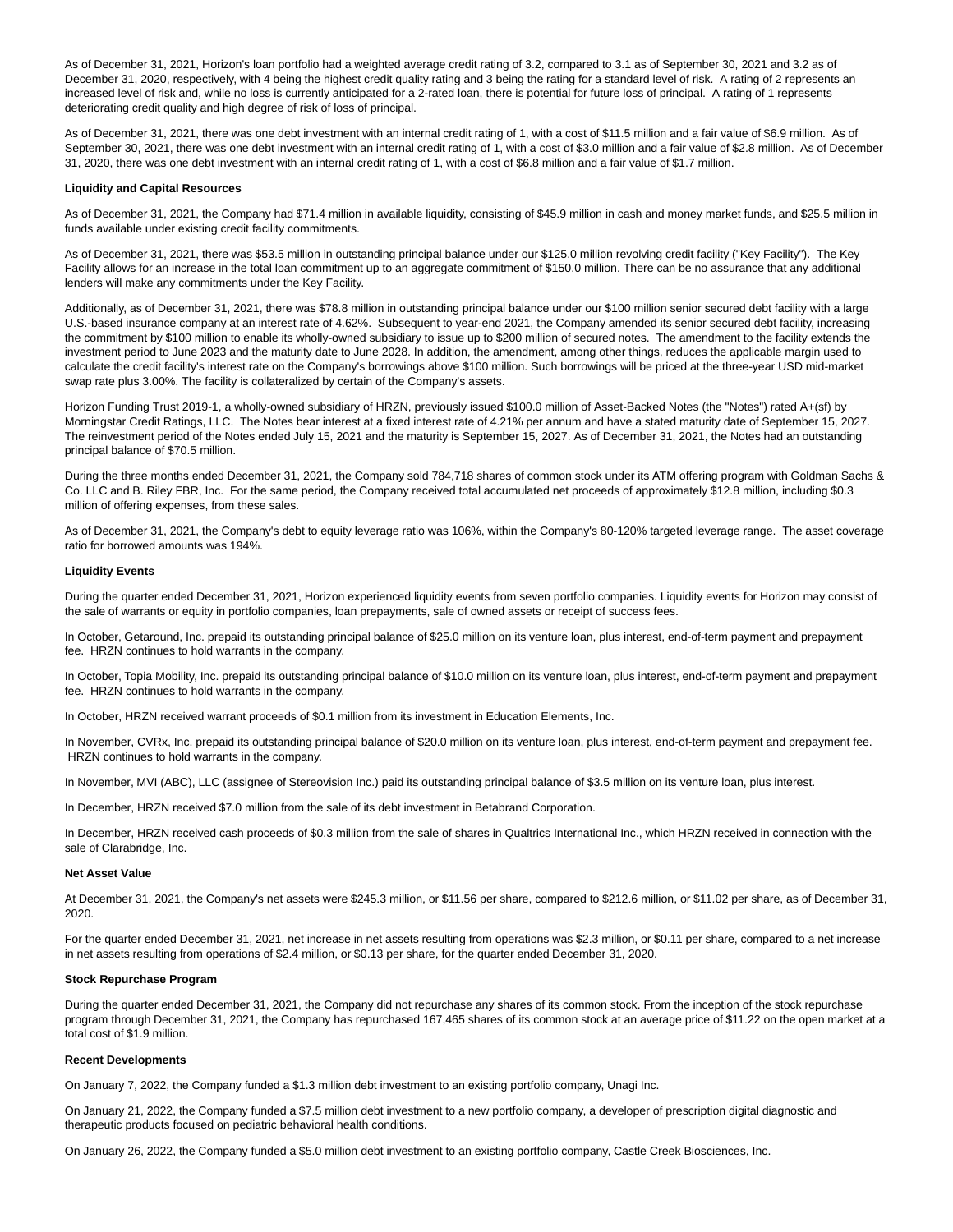On January 28, 2022, the Company funded a \$1.0 million debt investment to an existing portfolio company, Alula Holdings, Inc.

On February 1, 2022, the Company funded a \$2.5 million debt investment to an existing portfolio company, Dropoff, Inc.

On February 7, 2022, the Company funded a \$5.0 million debt investment to an existing portfolio company, Canary Medical Inc.

On February 10, 2022, the Company funded a \$7.5 million debt investment to a new portfolio company, a software-enabled services provider focused on planning, migration, operation and automation of SAP in the cloud.

On February 11, 2022, Quip NYC Inc. prepaid its outstanding principal balance of \$10.0 million on its venture loan, plus interest, end-of-term payment and prepayment fee. The Company continues to hold warrants in Quip NYC Inc.

On February 23, 2022, the Company funded a \$2.5 million debt investment to an existing portfolio company, NextCar Holding Company, Inc.

On February 24, 2022, LiquiGlide, Inc. prepaid its outstanding principal balance of \$2.0 million on its venture loan, plus interest, end-of-term payment and prepayment fee. The Company continues to hold warrants in LiquiGlide, Inc.

#### **Monthly Distributions Declared in First Quarter 2022**

On February 25, 2022, the Company's board of directors declared monthly distributions of \$0.10 per share payable in each of April, May and June 2022. The following table shows these monthly distributions, which total \$0.30 per share:

#### **Monthly Distributions**

| <b>Ex-Dividend Date</b> | <b>Record Date</b>            |               | Payment Date Amount per Share |
|-------------------------|-------------------------------|---------------|-------------------------------|
| March 17, 2022          | March 18, 2022 April 14, 2022 |               | \$0.10                        |
| April 18, 2022          | April 19, 2022                | May 16, 2022  | \$0.10                        |
| May 17, 2022            | May 18, 2022                  | June 15, 2022 | \$0.10                        |
|                         |                               | Total:        | \$0.30                        |

After paying distributions of \$1.25 per share deemed paid for tax purposes in 2021, declaring on October 22, 2021 a distribution of \$0.10 per share payable January 14, 2022, and generating taxable earnings of \$1.48 per share in 2021, the Company's undistributed spillover income as of December 31, 2021 was \$0.51 per share. Spillover income includes any ordinary income and net capital gains from the preceding tax years that were not distributed during such tax years.

When declaring distributions, the Horizon board of directors reviews estimates of taxable income available for distribution, which may differ from consolidated net income under generally accepted accounting principles due to (i) changes in unrealized appreciation and depreciation, (ii) temporary and permanent differences in income and expense recognition, and (iii) the amount of spillover income carried over from a given year for distribution in the following year. The final determination of taxable income for each tax year, as well as the tax attributes for distributions in such tax year, will be made after the close of the tax year.

#### **Conference Call**

The Company will host a conference call on Wednesday, March 2, 2022, at 9:00 a.m. ET to discuss its latest corporate developments and financial results. To participate in the call, please dial (877) 407-9716 (domestic) or (201) 493-6779 (international). The access code for all callers is 13726805. The Company recommends joining the call at least 10 minutes in advance. In addition, a live webcast will be available on the Company's website at [www.horizontechfinance.com.](https://c212.net/c/link/?t=0&l=en&o=3459346-1&h=160773832&u=http%3A%2F%2Fwww.horizontechfinance.com%2F&a=www.horizontechfinance.com) 

A webcast replay will be available on the Company's website for 30 days following the call.

#### **About Horizon Technology Finance**

Horizon Technology Finance Corporation (NASDAQ: HRZN) is a leading specialty finance company that provides capital in the form of secured loans to venture capital backed companies in the technology, life science, healthcare information and services, and sustainability industries. The investment objective of HRZN is to maximize its investment portfolio's return by generating current income from the debt investments it makes and capital appreciation from the warrants it receives when making such debt investments. Horizon Technology Finance Management LLC is headquartered in Farmington, Connecticut, with a regional office in Pleasanton, California, and investment professionals located in Portland, Maine, Austin, Texas, and Reston, Virginia. To learn more, please visit [www.horizontechfinance.com.](http://www.horizontechfinance.com/)

## **Forward-Looking Statements**

Statements included herein may constitute "forward-looking statements" within the meaning of the Private Securities Litigation Reform Act of 1995. Statements other than statements of historical facts included in this press release may constitute forward-looking statements and are not guarantees of future performance, condition or results and involve a number of risks and uncertainties. Actual results may differ materially from those in the forward-looking statements as a result of a number of factors, including those described from time to time in HRZN's filings with the Securities and Exchange Commission. HRZN undertakes no duty to update any forward-looking statement made herein. All forward-looking statements speak only as of the date of this press release.

## **Contacts:**

Investor Relations: ICR Garrett Edson [ir@horizontechfinance.com](mailto:ir@horizontechfinance.com) (860) 284-6450

Media Relations: ICR Chris Gillick [HorizonPR@icrinc.com](mailto:HorizonPR@icrinc.com) (646) 677-1819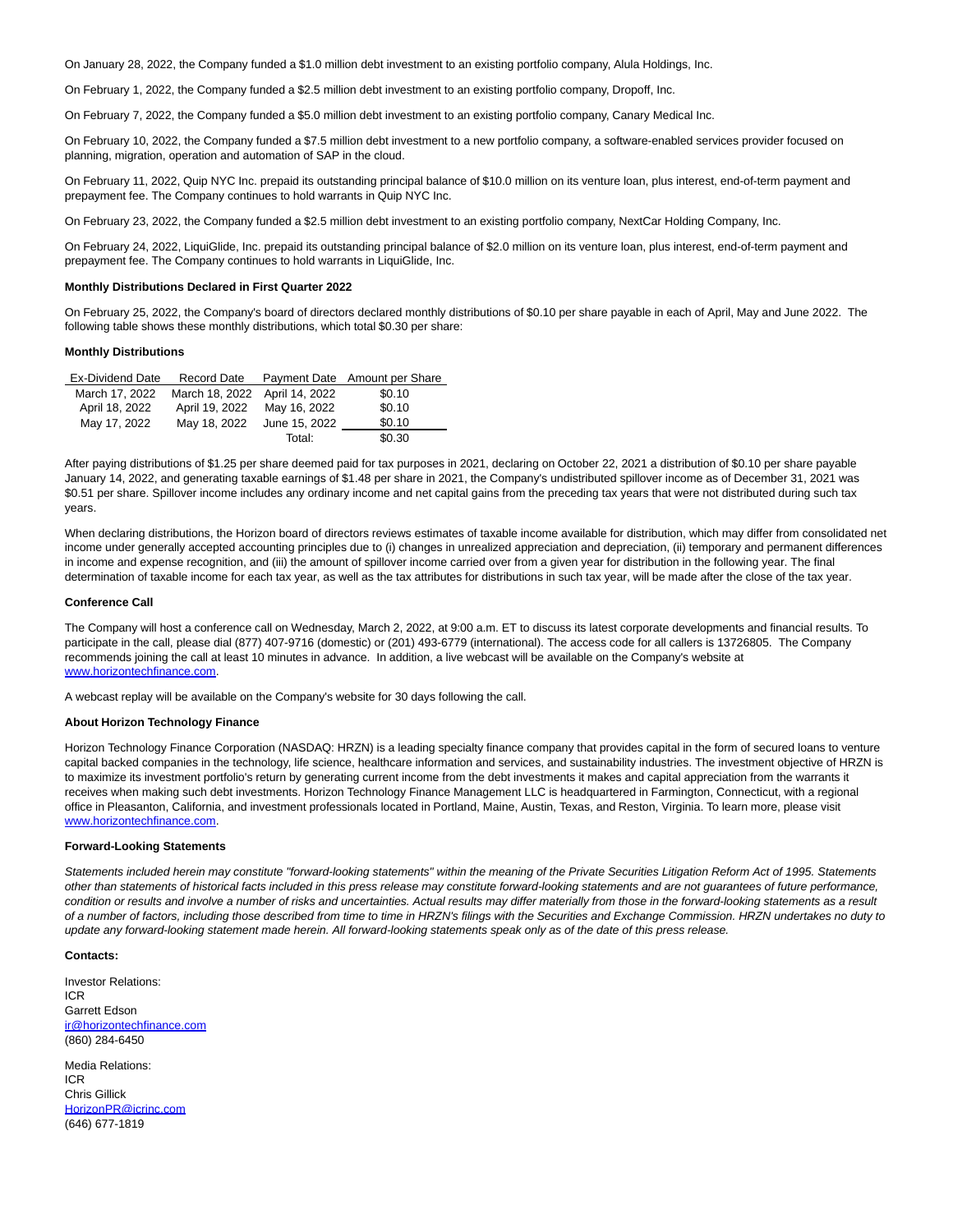# **Horizon Technology Finance Corporation and Subsidiaries Consolidated Statements of Assets and Liabilities**

(Dollars in thousands, except share and per share data)

|                                                                                                                                                                | December 31,<br>2021 | December 31,<br>2020 |
|----------------------------------------------------------------------------------------------------------------------------------------------------------------|----------------------|----------------------|
| Assets                                                                                                                                                         |                      |                      |
| Non-affiliate investments at fair value (cost of \$452,387 and \$343,158, respectively)                                                                        | \$<br>458,075        | \$<br>343,498        |
| Non-controlled affiliate investments at fair value (cost of \$0 and \$6,854, respectively)                                                                     |                      | 7,547                |
| Controlled affiliate investments at fair value (cost of \$1,450 and \$1,500, respectively)                                                                     |                      | 1,500                |
| Total investments at fair value (cost of \$453,837 and \$351,512, respectively)                                                                                | 458,075              | 352,545              |
| Cash                                                                                                                                                           | 38,054               | 19,502               |
| Investments in money market funds                                                                                                                              | 7,868                | 27,199               |
| Restricted investments in money market funds                                                                                                                   | 1,359                | 1,057                |
| Interest receivable                                                                                                                                            | 6,154                | 4,946                |
| Other assets                                                                                                                                                   | 2,450                | 1,908                |
| <b>Total assets</b>                                                                                                                                            | 513,960              | \$<br>407,157        |
| <b>Liabilities</b>                                                                                                                                             |                      |                      |
| Borrowings                                                                                                                                                     | \$<br>257,613        | \$<br>185,819        |
| Distributions payable                                                                                                                                          | 6,365                | 5,786                |
| Base management fee payable                                                                                                                                    | 706                  | 563                  |
| Incentive fee payable                                                                                                                                          | 2,015                | 975                  |
| Other accrued expenses                                                                                                                                         | 1,926                | 1,417                |
| <b>Total liabilities</b>                                                                                                                                       | 268,625              | 194,560              |
| Commitments and contingencies                                                                                                                                  |                      |                      |
| <b>Net assets</b>                                                                                                                                              |                      |                      |
| Preferred stock, par value \$0.001 per share, 1,000,000 shares authorized, zero shares issued and outstanding as of<br>December 31, 2021 and December 31, 2020 |                      |                      |
| Common stock, par value \$0.001 per share, 100,000,000 shares authorized, 21,384,925 and 19,453,821 shares                                                     |                      |                      |

| issued and 21,217,460 and 19,286,356 shares outstanding as of December 31, 2021 and December 31, 2020,<br>respectively |          |          |
|------------------------------------------------------------------------------------------------------------------------|----------|----------|
|                                                                                                                        | 22       | 19       |
| Paid-in capital in excess of par                                                                                       | 301.359  | 271.287  |
| Distributable earnings                                                                                                 | (56,046) | (58,709) |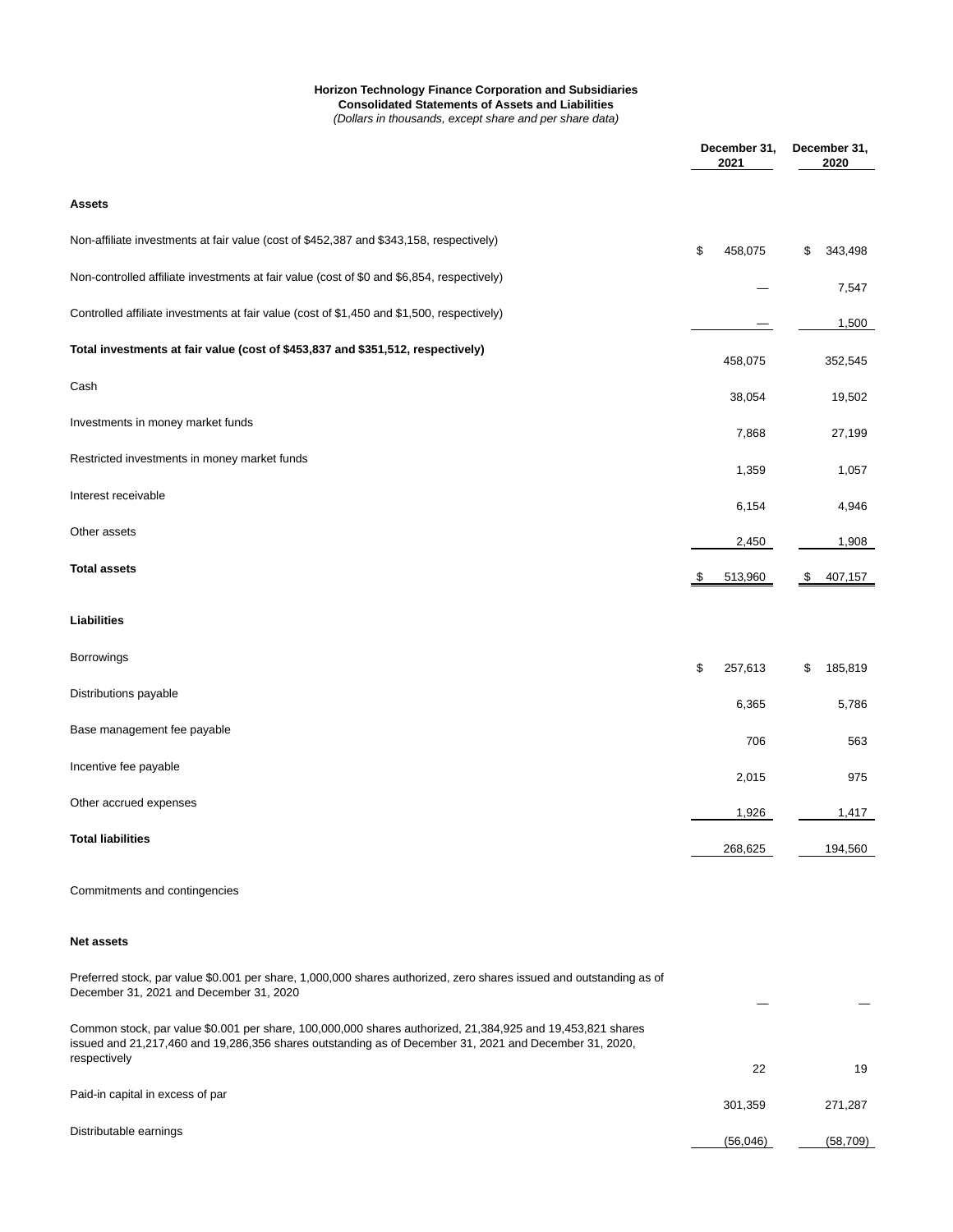| <b>Total net assets</b>          | 245,335    | 212,597   |  |
|----------------------------------|------------|-----------|--|
| Total liabilities and net assets | \$ 513,960 | \$407,157 |  |
| Net asset value per common share | 11.56      | 11.02     |  |

# **Horizon Technology Finance Corporation and Subsidiaries Consolidated Statements of Operations**

(Dollars in thousands, except share and per share data)

|                                                     |              | For the Three Months Ended<br>December 31, | For the Year Ended<br>December 31, |              |  |  |
|-----------------------------------------------------|--------------|--------------------------------------------|------------------------------------|--------------|--|--|
|                                                     | 2021<br>2020 |                                            | 2021                               | 2020         |  |  |
| <b>Investment income</b>                            |              |                                            |                                    |              |  |  |
| Interest income on investments                      |              |                                            |                                    |              |  |  |
| Interest income on non-affiliate investments        | \$<br>15,194 | \$<br>9,217                                | \$<br>54,159                       | \$<br>41,503 |  |  |
| Interest income on affiliate investments            | 39           | 157                                        | 252                                | 689          |  |  |
| Total interest income on investments                | 15,233       | 9,374                                      | 54,411                             | 42,192       |  |  |
| Fee income                                          |              |                                            |                                    |              |  |  |
| Prepayment fee income on non-affiliate investments  | 1,651        | 434                                        | 4,111                              | 2,345        |  |  |
| Fee income on non-affiliate investments             | 61           | 223                                        | 1,481                              | 1,335        |  |  |
| Fee income on affiliate investments                 |              | 35                                         | 12                                 | 45           |  |  |
| <b>Total fee income</b>                             | 1,712        | 692                                        | 5,604                              | 3,725        |  |  |
| <b>Dividend income</b>                              |              |                                            |                                    |              |  |  |
| Dividend income on controlled affiliate investments |              |                                            |                                    | 118          |  |  |
| <b>Total dividend income</b>                        |              |                                            |                                    | 118          |  |  |
| <b>Total investment income</b>                      | 16,945       | 10,066                                     | 60,015                             | 46,035       |  |  |
| <b>Expenses</b>                                     |              |                                            |                                    |              |  |  |
| Interest expense                                    | 3,253        | 2,342                                      | 12,034                             | 9,673        |  |  |
| Base management fee                                 | 2,022        | 1,593                                      | 7,617                              | 6,458        |  |  |
| Performance based incentive fee                     | 2,015        | 975                                        | 7,055                              | 5,187        |  |  |
| Administrative fee                                  | 456          | 276                                        | 1,285                              | 1,016        |  |  |
| Professional fees                                   | 544          | 445                                        | 1,892                              | 1,540        |  |  |
| General and administrative                          | 369          | 312                                        | 1,511                              | 1,190        |  |  |
| <b>Total expenses</b>                               | 8,659        | 5,943                                      | 31,394                             | 25,064       |  |  |
| Net investment income before excise tax             | 8,286        | 4,123                                      | 28,621                             | 20,971       |  |  |